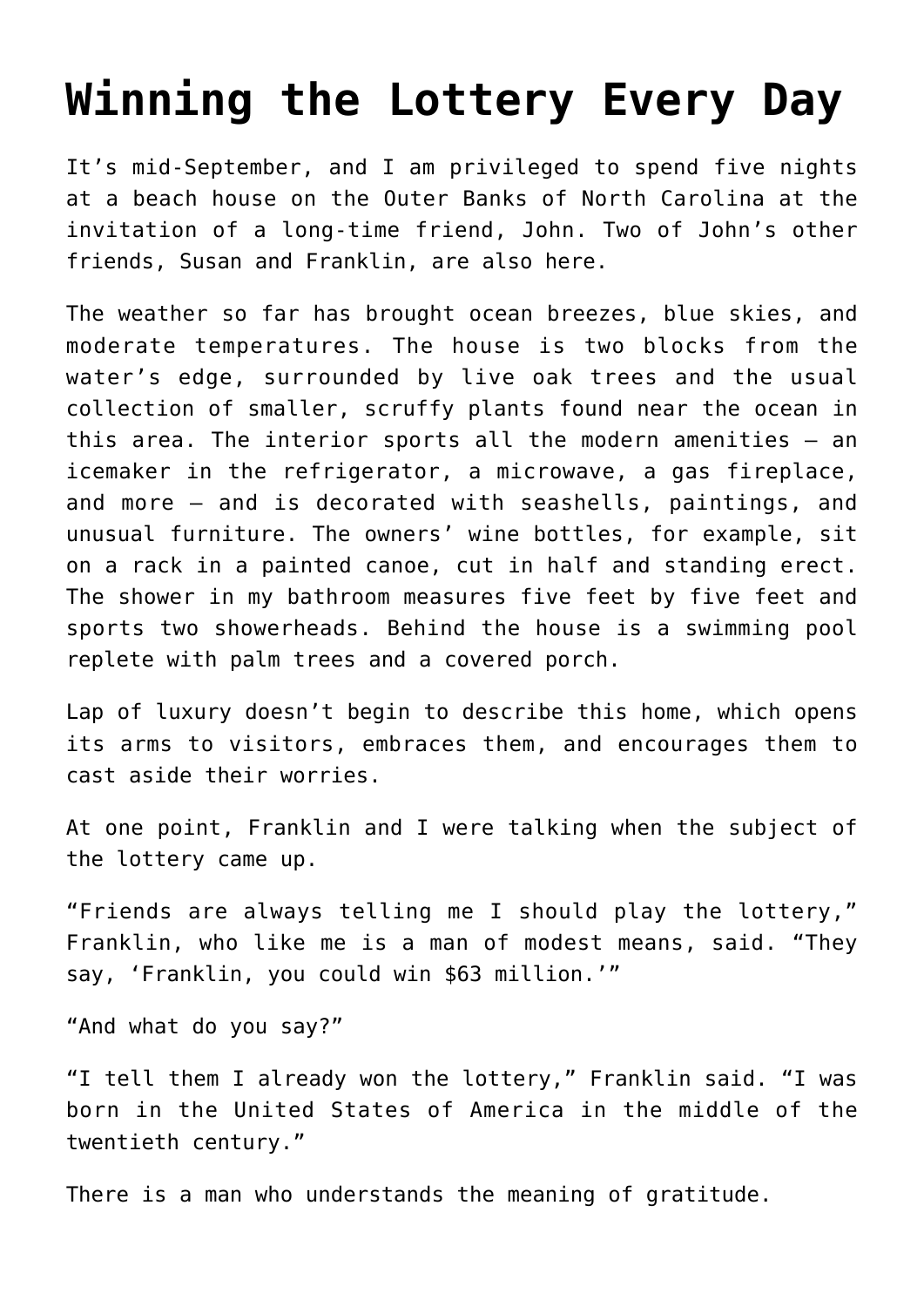As Franklin later pointed out, the average American in 2019 lives better than royalty only a century ago. Our homes are climate controlled, we travel by car and plane, and our medical care is superb. We go to the supermarket and select food from around the world; we communicate via the internet and cell phones; we possess at our fingertips more venues for news and entertainment than we can possibly absorb; and we have vast opportunities for education and bettering ourselves.

Even the poor in America fare better than many in the rest of the world. In [a piece](https://www.forbes.com/sites/timworstall/2013/06/01/astonishing-numbers-americas-poor-still-live-better-than-most-of-the-rest-of-humanity/#317c246e54ef) for *Forbes*, Tim Worstall addresses the gulf between rich and poor Americans, but then demonstrates that Americans living below the poverty line are still "richer than 70% of all the people extant."

And our response to these incredible gifts?

All too often it is resentment, greed, and ingratitude.

Some of us resent those who have more money or possessions. We rent a mobile home, while a family a mile away lives in a mansion. We look across the valley at that chateau and despise them for their wealth. We fail to consider that they pay more in taxes every year than we earn, that they gave employment to a construction crew for months, that they may have invested their time, talent, and money more wisely than we did.

I felt that resentment toward others for a few years in my thirties. It was an ugly foolishness I eventually abandoned.

We are greedy for more, more, more. We own a Honda but want a BMW. We own a three-bedroom house perfectly adequate to our needs, but want five bedrooms.

Worst of all is our ingratitude.

We have liberties that would have astounded a slave in Ancient Rome, a serf in Medieval England, or a black woman in the American South in 1950. We have wealth and advantages beyond